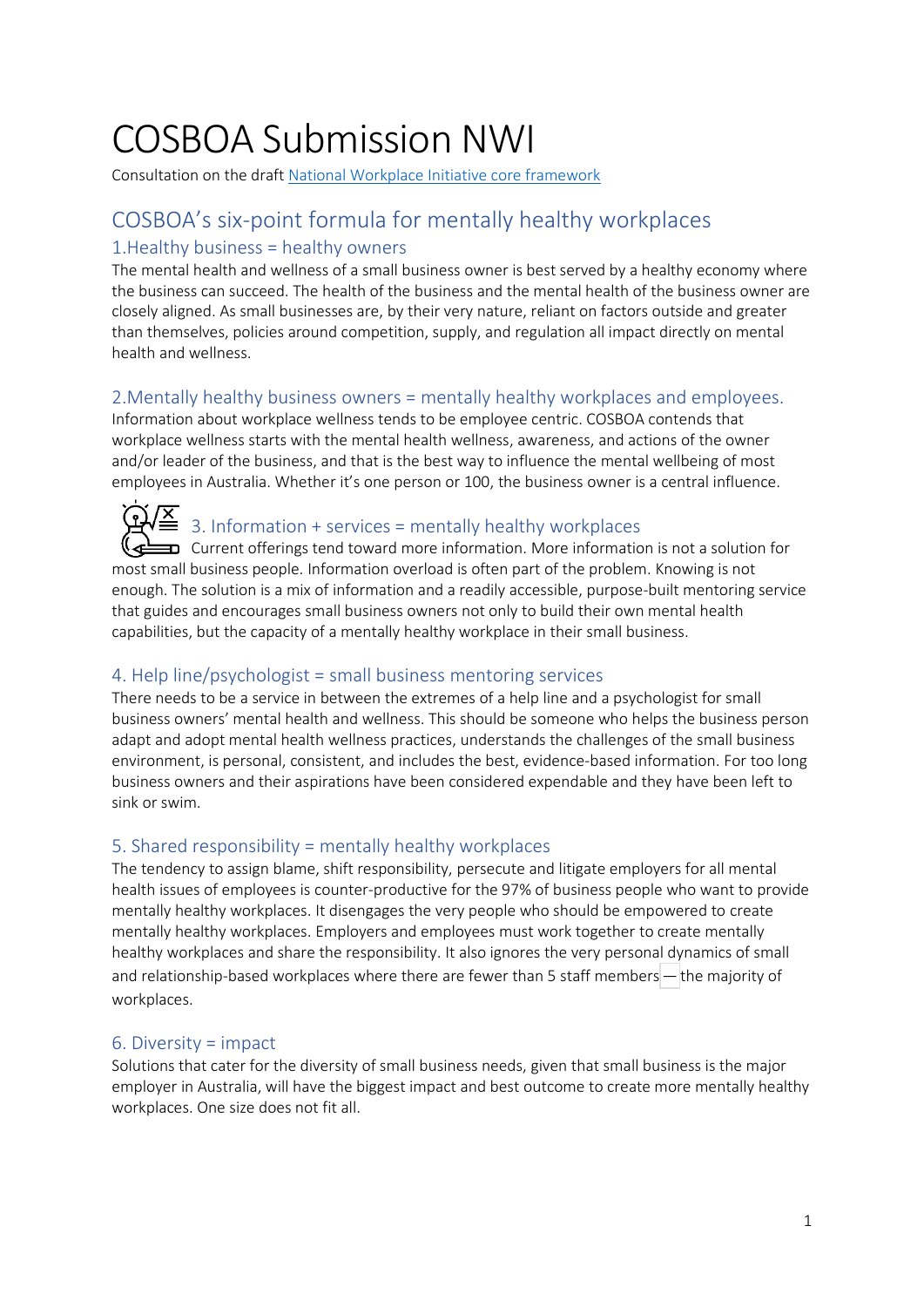COSBOA welcomes the opportunity to contribute to the National Workplace Initiative. When realised the National Workplace Initiative (NWI) will:

- create an evidence-based framework for workplace mental health strategies
- help people at work and those connected to them find suitable initiatives and resources
- showcase successful approaches to mentally healthy workplaces
- strengthen the many programs and interventions already underway in Australia.

Acronyms and website links

[National Workplace Initiative \(NWI\)](file:///C:/Users/Tara/Downloads/National%20Workplace%20Initiative%20(NWI))

[Mentally Healthy Workplace Alliance.\(](https://mentallyhealthyworkplacealliance.org.au/)MHWA) Established by the National Mental Health Commission in 2012.



#### Question 1.

The statement that "a mentally healthy workplace framework that is equally relevant to all Australian businesses" underestimates the variety and diversity in businesses. Making the framework so generic and non-specific that a business person will not be able to find what they need is the very challenge that led to the creation of the NWI. We refer to Formula 6 above, Diversity = impact.

We note the framework will avoid information about implementation or "how to do" things that is not equally relevant to all Australian businesses. Given the variety and diversity of Australian businesses, this creates a framework that by necessity, will be overwhelmingly general and vague. It also ignores the way small business works, being pragmatic, action focused and very much about "HOW TO". They often arrive with a specific problem and they're looking for "how to" solve that issue.

There are recognised ways to define businesses that would be helpful in presenting mental health wellness information, being business size, (small, medium, or large) and life cycle. Regardless of sector/industry and regional differences, these factors apply to all businesses and they are clearly recognisable. Mapping businesses according to these criteria helps to identify where the most need resides. In general, and noting there are always exceptions to generalisations, a small business just starting out or that is stressed is going to have fewer resources, experience and knowledge about a mentally healthy workplace compared to an established, well-resourced, large business with access to resources, experience and knowledge both within and outside the company.

While this is a generalisation, COSBOA's experience is that most small business people value their staff (sometimes like family) and are highly conscious of their needs, personalities, and mental health. Some businesses prove to be exceptions and their work practices need to be addressed. The NWI is a great place to start the journey from awareness to action.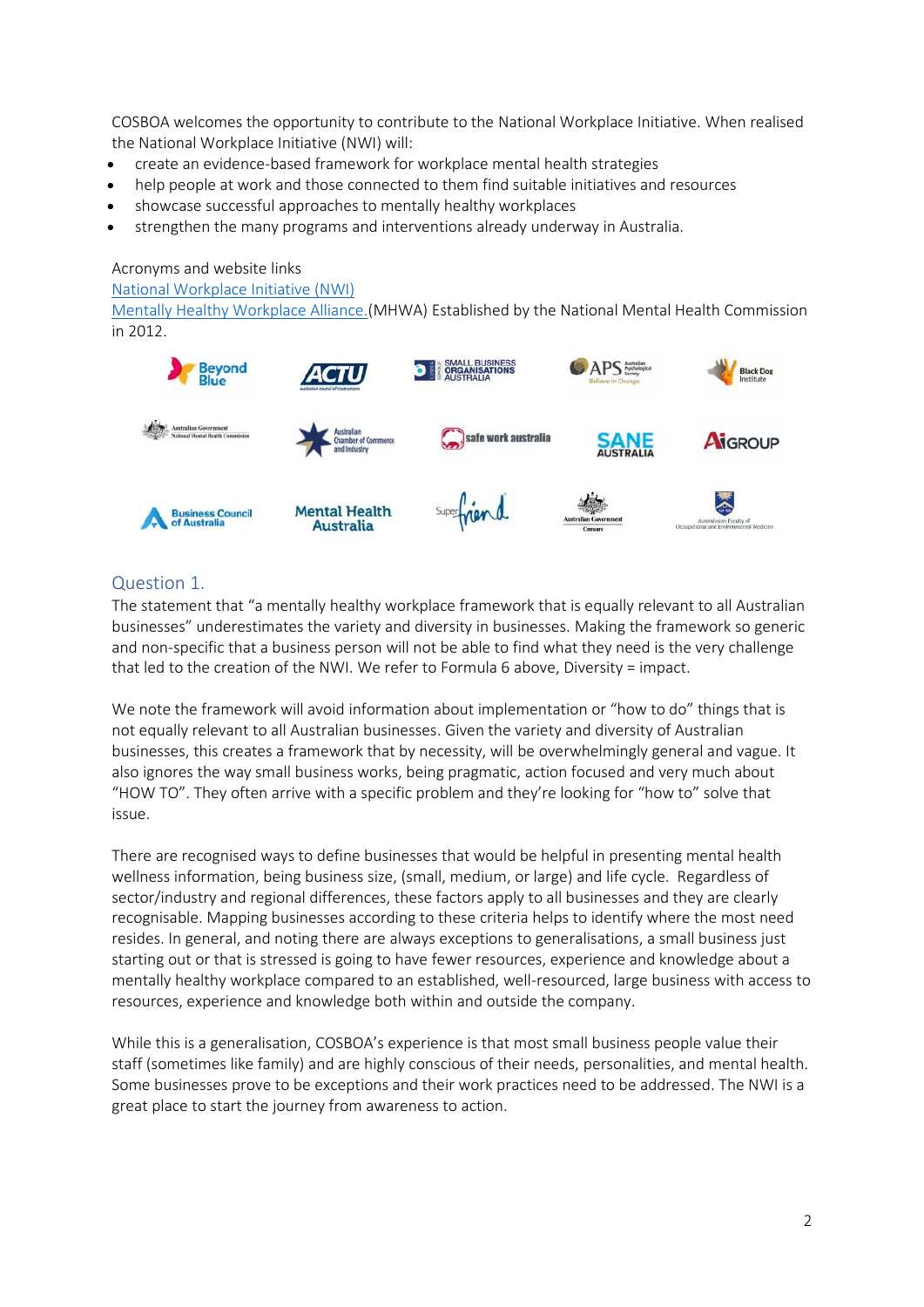When viewed on a matrix, the tendency to treat all business like they are large and well-established is counter-productive to getting information to the businesses with the most need for mentally healthy workplace advice and guidance.



All businesses go through a lifecycle from start-up to well-established. They do not always grow larger. There are many one or two person consultancies or contractors who have run successfully for many years and stay small for a variety of reasons. If you look at a matrix of business size and life cycle, then it is easier to see where there may be a greater need for information on a mentally healthy workplace at certain stages and sizes of business.

The framework's attachment to being relevant to all businesses may hamper the NWI's approach to resonate where there is the most need to provide mentally healthy workplace information. The question is, how will a very generic offering resonate with small businesses, sole traders, contractors, start-ups, and business owners who are stressed? (COVID-19, bushfire, flood, drought). Is there a way to funnel information from these broader business types to a more user-specific, nuanced, and helpful offering?

There is an irresistible urge to try and find the homogenous. one-size-fits-all and craft the solution to the cliché of a business being a larger, defined, hierarchical organisation with leaders, managers, employees and well-recognised roles, cultures, and processes. The reality is much more messy, creative, and paradoxically difficult and fun.

Small business people thrive from and suffer through the hazards Safe Work Australia lists on its website. They become more resilient through the adversity they face and surmount. In doing so, they drive Australian economic prosperity. There is tragedy too, and the NWI challenge is to find and address it amongst the variety and diversity of experiences and responses. We are concerned that being generic and appealing to all businesses will mean that once again, small business won't be able to navigate through to find the information *and* the services they need.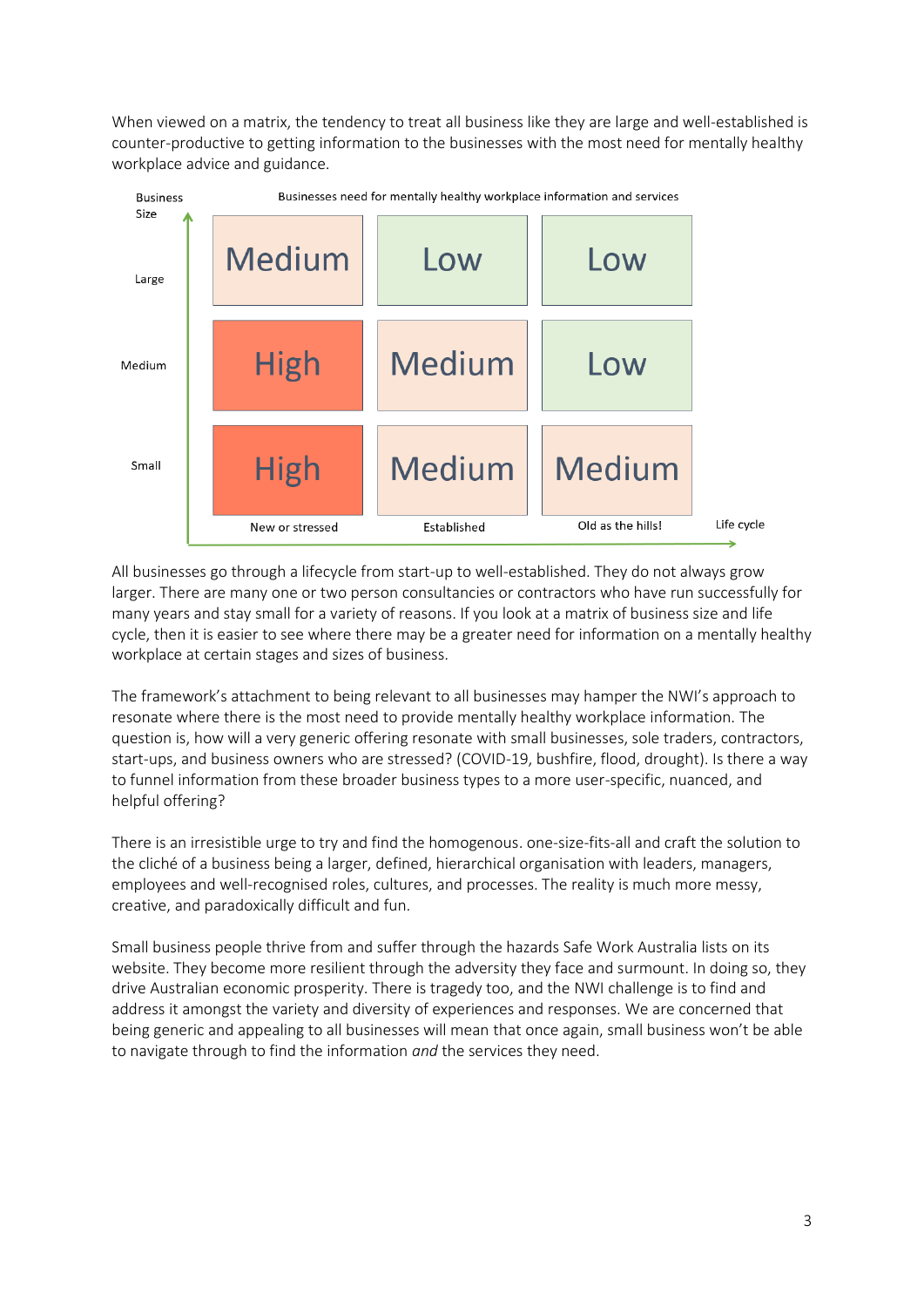

#### Mental health in the workplace

Mental health can be adversely affected by exposure to a range of hazards or factors in the workplace, including, for example:

- high job demand
- low job demand
- poor support
- poor workplace relationships
- low role clarity
- poor organisational change management
- . poor organisational justice
- poor environmental conditions
- remote or isolated work, and
- violent or traumatic events.

For many small businesses this list, taken from Safe Work Australia's Work-related psychological health and safety document, describes an ordinary day in the "office"(that could also be a shop, café, back of a car, paddock, workbench, garage, forest, hotel, or kitchen).How does a sole trader, a twoperson partnership, or a family trust of three people avoid these "hazards" when they are part of running a small business? It would be good if the framework recognised the diversity of workplaces and businesses.

While we accept these factors are stressful for people, identifying them as hazards that must be eliminated only creates more stress for small business people. A different approach would be more effective, like formula 5, "Shared Responsibility."



## Question 2. Relevance of domains for all Australian businesses

- 1. Supporting recovery relevant domain.
- 2. Preventing harm problematic
- 3. Promote wellbeing the best.

The domains look a lot like the ones in Safe Work Australia's (SWA) Work-related psychological health and safety report. COSBOA has been critical of the approach taken by SWA.

#### Supporting recovery

It is important to understand "supporting recovery" in the context of the great proportion of businesses in Australia that are small. Often, it is the staff supporting the owner when they become unwell. Or if one person in a small team is unwell, the whole viability of the business can be threatened. There is not an EAS or an HR Department, and there is also a fear of being persecuted that can make matters worse and stop people seeking help. The stigma-free culture within the business is important and it is also important that small business people who are reaching out for help don't feel like they will be blamed or face prosecution. Who supports the mentally ill employee who is also the business owner?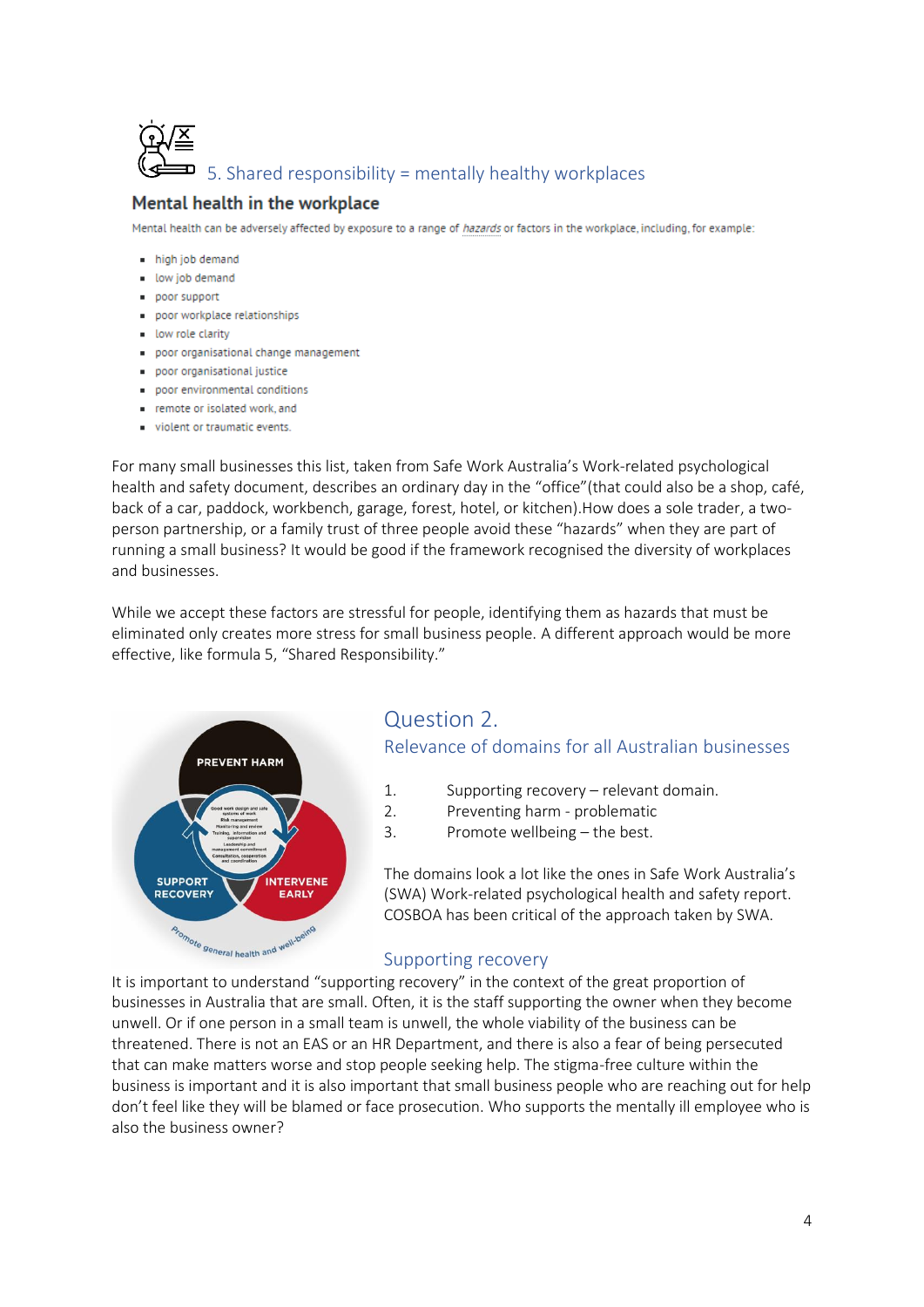Actions within this domain include in reasing awareness and understanding of mental ill-health, reducing stigma, training manager ers to support intervention and recovery, providing access to and/or supporting uptake of early intervention, injury management, recover at work / return to work supports and employee assistance programs. V? not sure how this<br>relates to me stall<br>health ... Already not applicable to<br>over 50% &<br>work places Covered in WHS

Regarding getting help early, or "early intervention", we agree that this should be encompassed here. But who does a small business person reach out to early?



#### 4. Help line/psychologist = small business mentoring services

There needs to be a service in between the extremes of a help line and a psychologist for **EXALD FIGURE THE STARK STARK STARK STARK SHOWS SHOW SHOWS SHOWS** SMALL SMALL SMALL STARK STARK STARK STARK STARK business person adapt and adopt mental health wellness practices, understands the challenges of the small business environment, is personal, consistent, and includes the best, evidence-based information. For too long business owners and their aspirations have been considered expendable and they have been left to sink or swim.

This also addresses the information overload that characterises most of the NWI approach. More information is not the solution; it often creates more problems. If funding allows it, we need to look at a mix of information and services. The thin research<sup>1</sup> that does exist for small business mental health suggests this is a far better solution.

Businesses moving beyond legislated requirements to excel in this domain understand the health benefits of good work and support people to stay at work during periods of mental ill-health. This also extends to proactive support for people away from work with physical injuries to elimina secondary psychological injury. Businesses excelling in this domain also understand how incorporating mental health within diversity and inclusion initiatives strengthens their business and supports the many Australians who will experience mental ill-health at some point in their lifetime.

What if the injured person is the business<br>Owner? Their mental health is even more at risk if the business fails due to their absence. How do they manage this, especially<br>in a small business, say  $\angle$  5 staff....

<sup>1</sup> Protecting the Mental Health of Small to Medium Enterprise Owners, Angela Martin, PhD, Michelle Kilpatrick, PhD, Jenn Scott, PhD, Fiona Cocker, PhD, Sarah Dawkins, PhD, Paula Brough, PhD, and Kristy Sanderson, PhD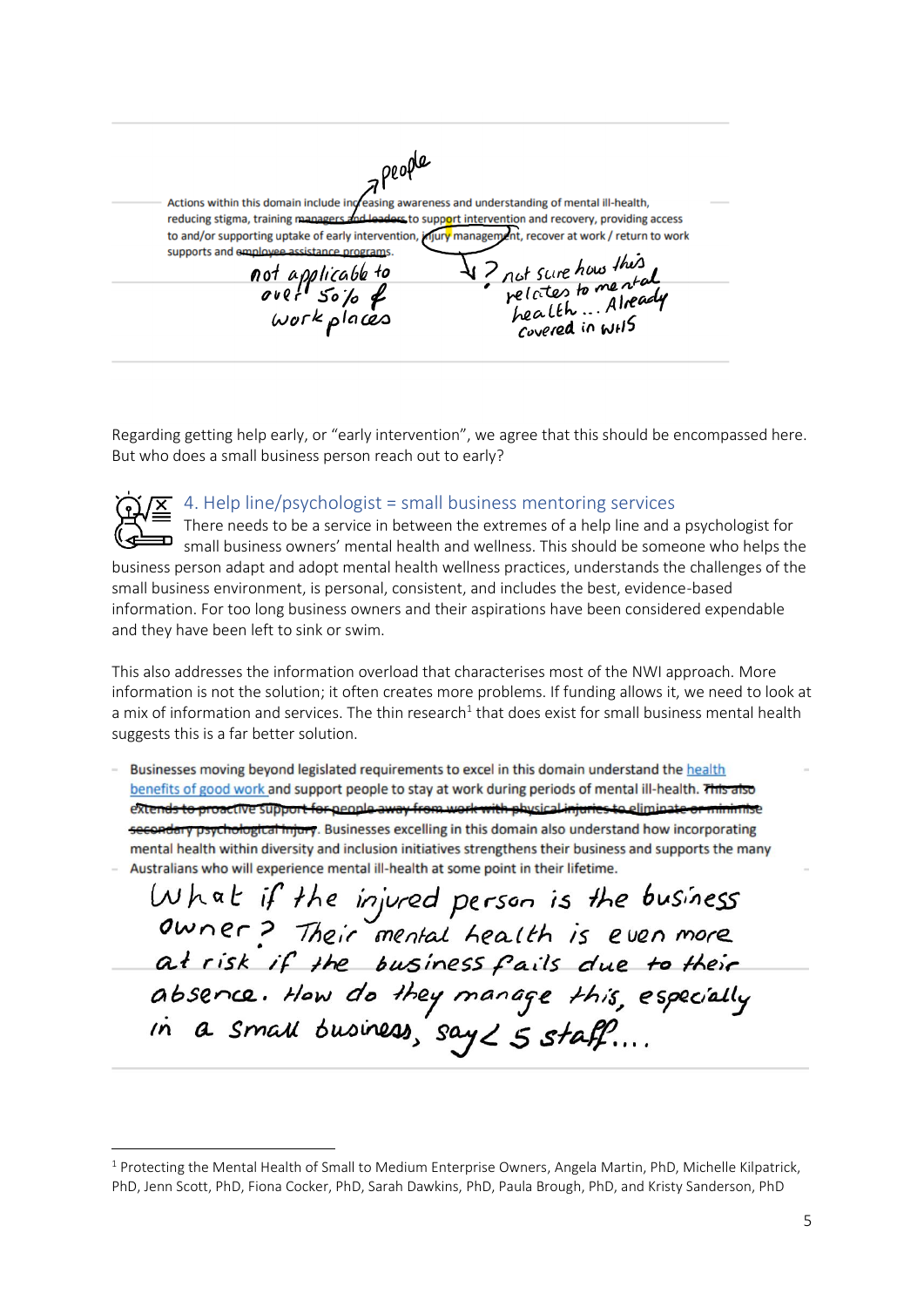

## Prevention of harm - relevance/missing? Shared responsibility

Preventing harm tends to be associated with workplace safety. It also assumes that you can identify and remove all psychosocial risks. These risks vary and are subjective according to the individuals impacted. Some things – like having a sign on the door saying "rudeness to staff won't be permitted" are fine in theory, but hard to police. Just ask the staff at Bunnings who dealt with maskfree "Karen". Or the staff at a restaurant [\(Kokomos\)](https://www.abc.net.au/news/2020-08-05/men-in-police-custody-over-kokomos-fight-linked-to-bikie-death/12525378) who just witnessed an assault and murder between patrons.

There's also, for small businesses, a deep distrust of the perceived slide into them being responsible for the mental wellbeing of their staff regardless of what may be causing their employees' suffering.



Research shows that factors outside the workplace are just as impactful as those inside the workplace. Small businesses are understandably wary of being held accountable and responsible for psychological harm. The tension and temptation to blame workplace factors and use workers compensation (which should be there for real cases of harm resulting from workplace accidents) to monetise an issue and find fault in the workplace is very real. Staffing issues are usually the second problem for small business people after cashflow.

Perhaps a better domain name is "Shared Responsibility"

#### 5. Shared responsibility = mentally healthy workplaces

The tendency to assign blame, shift responsibility, persecute and litigate employers for all mental health issues of employees is counter-productive for the 97% of business people who want to provide mentally healthy workplaces. It disengages the very people who should be empowered to create mentally healthy workplaces. Employers and employees must work together to create mentally healthy workplaces and share the responsibility. It also ignores the very personal dynamics of small and relationship-based workplaces where there are fewer than 5 staff members, most workplaces.

No employer, big or small, can mitigate risks without all people in the organisation taking responsibility for harm reduction. COSBOA thinks the word "prevent", again, comes from a world disconnected from reality. Employers do reduce harm, but it is incredibly irresponsible and unfair to suggest they can prevent all harms, especially the nuances of psychological harm.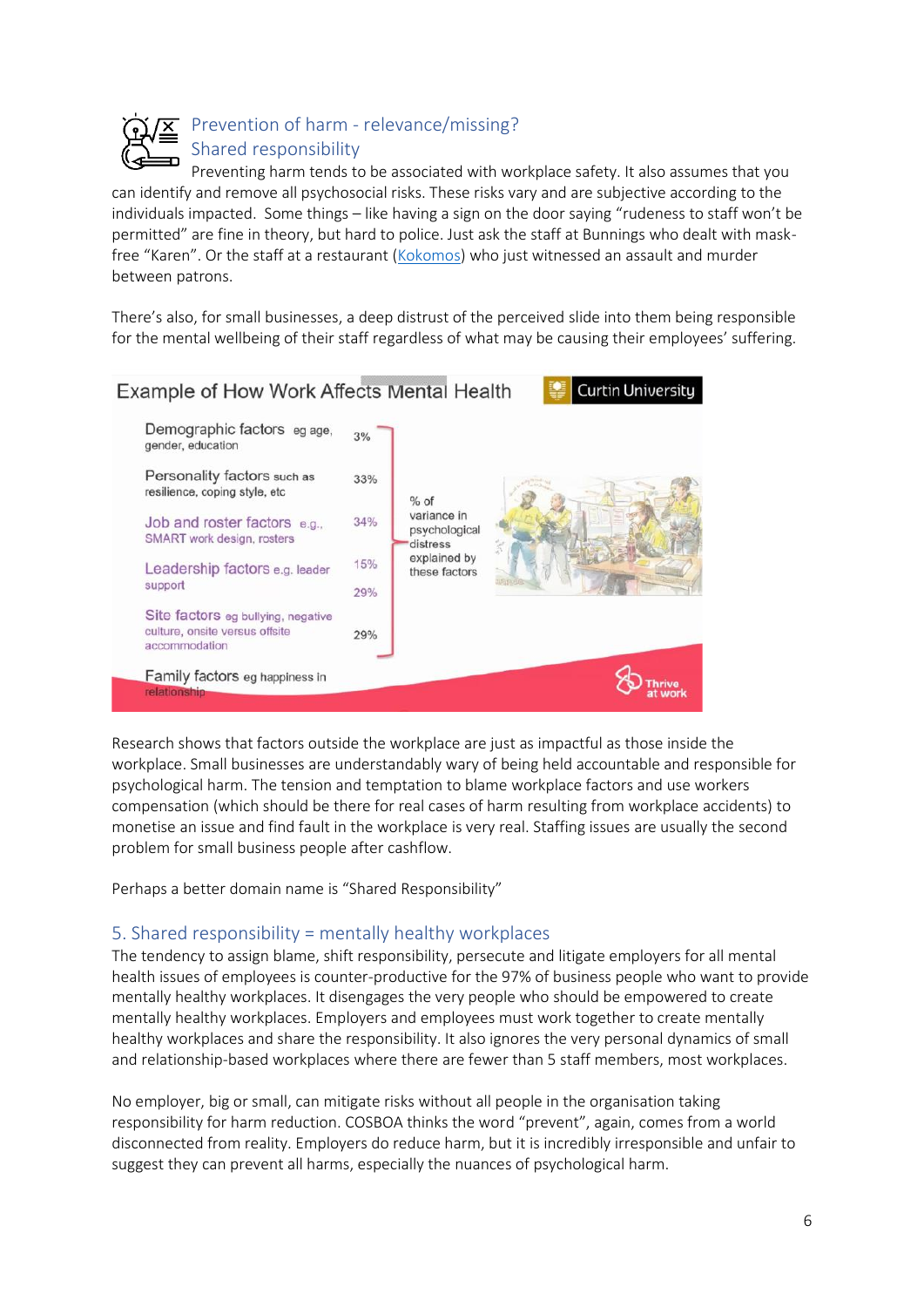Mentally healthy workplaces are important and the work of NWI and MHWA in encouraging awareness and action in workplaces is critical. There is a distinction between a mentally healthy workplace and a physically safe workplace. Physical risks are well definable and objective. Psychological risks are subjective and individual. A shift in responsibility of an individual's mental health to the employer, aligning mental health to workplace safety, is ill-conceived and disconnected from the real world. There is a key difference between an objective workplace hazard that can be identified, assessed, and mitigated, and an individual's subjective mental health resilience and threshold. Employers can do better at providing mentally healthy work places but the approach must recognise the nuances. The trend to blame or assign employer responsibility when mental health issues arise in workplaces is simplistic and unhelpful. Long term, it does not provide a workable model to engage employers in mentally healthy workplace practices; it alienates employers. And it's completely inappropriate, especially when over half of Australia's businesses are small and a very large proportion are sole traders to whom the cliché of a leader and staff doesn't even apply.

The mental health hazards listed by Safe Work Australia sound like a normal day's challenges in small business. It talks about absenteeism, time off and claims, all not relevant to small businesses of one or two staff or sole traders, or family businesses or partnerships of one or two people.

Preventing harm has an almost irresistible assignment of responsibility on the employer to guarantee an employee's mental health in the workplace. This is ill suited to most Australian workplaces. We continue to be critical of an organisation that describes a person running a business as a PCBU and ignores the smaller businesses' perspective. What if your worker is your husband and he has always done it that way for years? What if the employer is two teenage women with a start-up and one has social anxiety and has maxed out the credit card on start-up costs? Who is the responsible PCBU and is this approach practical?

#### Work health and safety duties

The model WHS Act requires a PCBU to ensure the health and safety of their workers, so far as is reasonably practicable. It defines health to mean both physical and psychological health. The model WHS laws have not been implemented in Victoria and Western Australia, although those jurisdiction have comparable duties and definitions of health.

- Under the model WHS Act, PCBUs have a duty to protect workers from psychological risks as well as physical risks.
- The best way to do this is by designing work, systems and workplaces to eliminate or minimise risks to psychological health; monitoring the health of workers and workplace conditions; and consulting with workers.
- · Employers also have a duty to make sure work is safe for those returning after a workplace illness or injury.

Under the model WHS laws, a PCBU must consult with workers on health and safety matters that are likely to directly affect them, including on psychological hazards and risks. Further information on consultation is in the model Code of Practice: Work health and safety consultation, cooperation and coordination.

It also makes good business sense to prevent or minimise risks to psychological health. Work environments that do not adequately manage these risks can incur significant human and financial costs.

This guide is 43 pages long and in just the extract above, refers to six different links for further information. It's difficult to imagine a sole trader or independent contractor, such as a painter, a music teacher, or a swim instructor, reading and implementing these duties. Yet they absolutely have the same rights to a mentally healthy workplace, and, as the extract emphasises, are duty bound and legally required to follow the law. We contend this approach is not practical.

COSBOA sees a need for shared responsibility to encompass provision of information and services to small business people. Current offerings tend toward more information. More information is not a solution for most small business people. Information overload is often part of the problem. Knowing is not enough. The solution is a mix of information and a readily accessible, purpose-built mentoring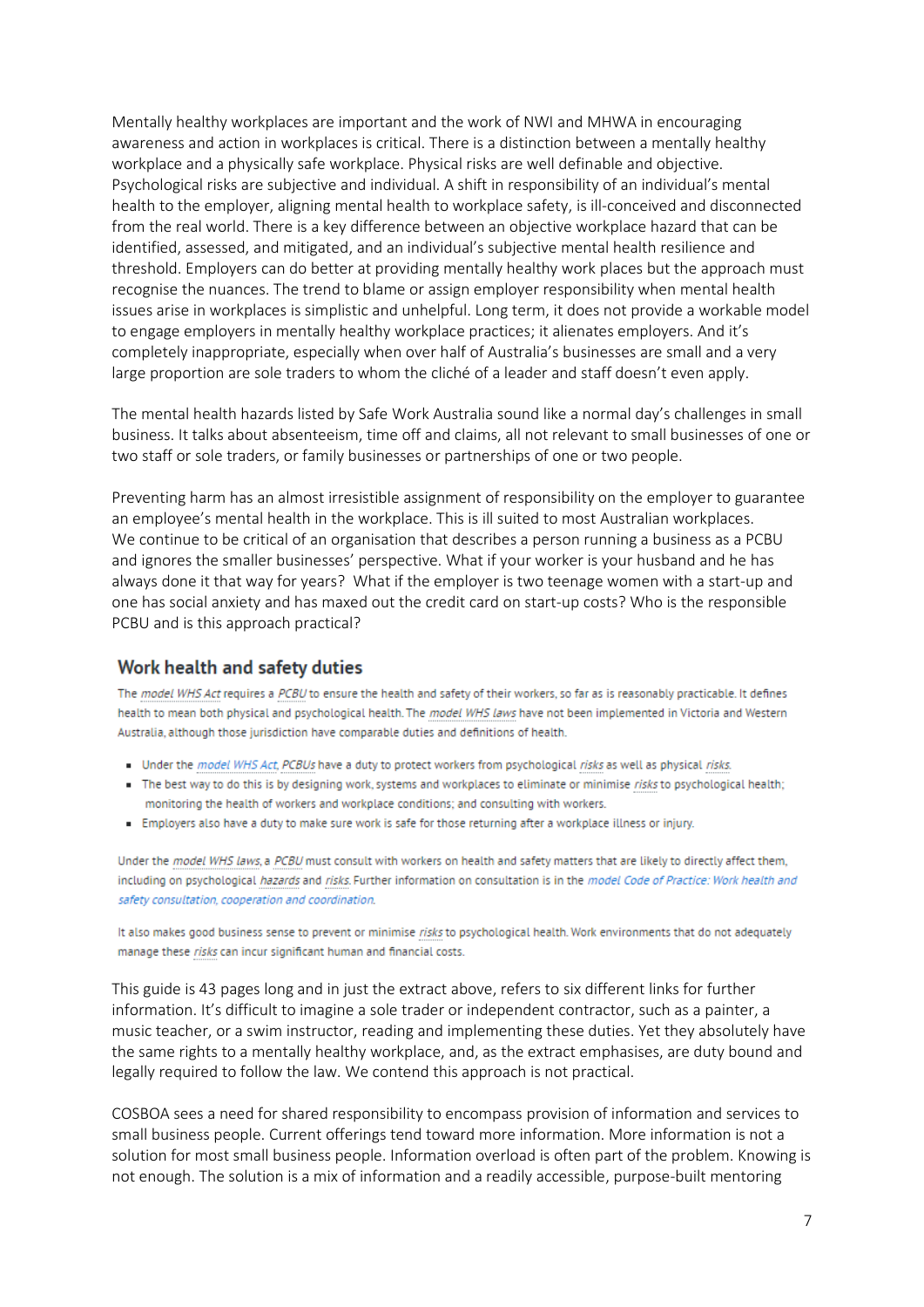service that guides and encourages small business owners not only to build their own mental health capabilities, but the capacity of a mentally healthy workplace in their small business.

Right now, where do the 200,000 + distressed small business go? Beyond Blue, Lifeline and other services provide fantastic help line services; however, this does not offer specific or consistent business advice. We know that business health is directly linked to the business owners' mental wellness. The waiting time for a psychologist is long and if the person is distressed (not sick) then counselling may not be appropriate. There needs to be a service in between the extremes of a help line and a psychologist for the mental health and wellness of small business owners. This should be someone who helps the business person adapt and adopt mental health and wellness practices, understands the challenges of the small business environment, is personal, consistent, and includes the best, evidence-based information. Something that is more practical than lavender on your pillow and holds a distressed business owner accountable to taking care of themselves so they can take care of their employees.

#### Domain 3 - Promote wellbeing through positive elements of work.

Allowing flexibility and recognising diversity in workplaces is key to promoting wellness. All people at work should be encouraged to be aware, adopt, adapt, and action workplace wellness.

What if you do not control a lot of the factors at work and you're the employer? A family business run by the son, where Dad will not compromise on the rostering? An employer facing the fallout from COVID-19? The Draft Framework again presents language from big business, "assigning clear accountability for action and outcomes." If there are 3 staff members in the workshop, this is never clear. Everyone is responsible.

"Using measurement and data to guide decisions and outcomes" in small business looks more like "listening to staff and customers to make decisions and run a better business." And "co-design" in a small business is people making it up as they go along, having fun, making mistakes, leaning in, and learning in the deep end.

Wellbeing promotion first and foremost must resonate and be recognisable to those it seeks to influence. That means clear communication that comes from a place of understanding the needs the business is facing, one of many being the capacity of the workplace to cater for the mental wellness of people working within. The framework's recognition that action at all levels from the individual to the industry is welcome. For small businesses, other factors like finance, regulation, suppliers, economies, communities, climate, and governments, all impact on their ability to create mentally healthy workplaces.

#### 6. Diversity = impact

Solutions that cater for the diversity of small business needs, given that small business is the major employer in Australia, will have the biggest impact and best outcome to create more mentally healthy workplaces. One size does not fit all.

#### 1.Healthy business = healthy owners

The mental health and wellness of a small business owner is best served by a healthy economy where the business can succeed. The health of the business and the mental health of the business owner are closely aligned. As small businesses are, by their very nature, reliant on factors outside and greater than themselves, policies around competition, supply, and regulation all impact directly on mental health and wellness